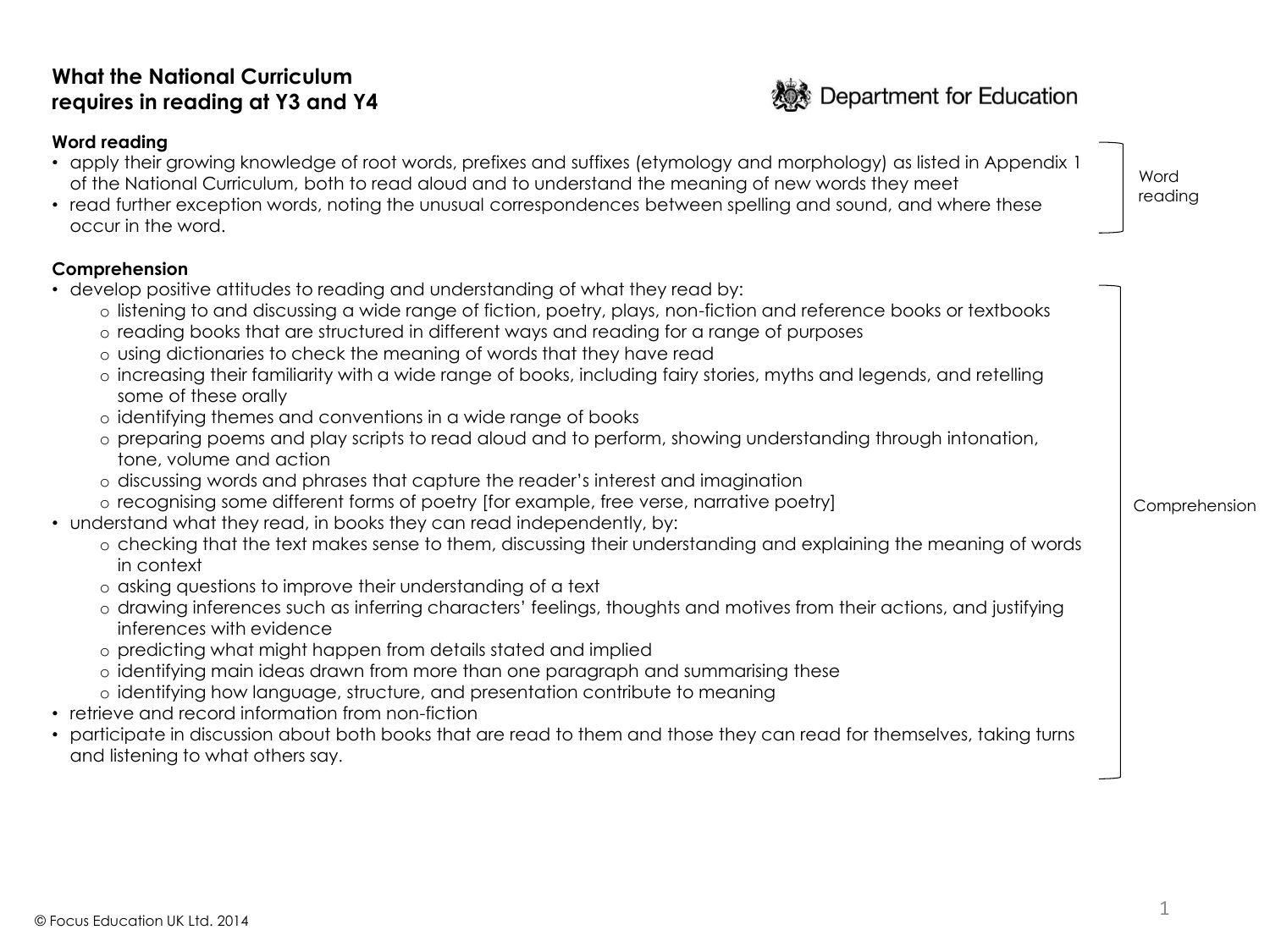# **Key Assessment Criteria:** *Being a reader*



| A year 3 reader                                                                                                                                                                                                                                                                                                                                             |                                                                                                                                                                                                                                                                                                                                                                                                                                                                                                                                                                                                                                                                                                                                                                                                                                                                                                               |  |
|-------------------------------------------------------------------------------------------------------------------------------------------------------------------------------------------------------------------------------------------------------------------------------------------------------------------------------------------------------------|---------------------------------------------------------------------------------------------------------------------------------------------------------------------------------------------------------------------------------------------------------------------------------------------------------------------------------------------------------------------------------------------------------------------------------------------------------------------------------------------------------------------------------------------------------------------------------------------------------------------------------------------------------------------------------------------------------------------------------------------------------------------------------------------------------------------------------------------------------------------------------------------------------------|--|
| <b>Word reading</b>                                                                                                                                                                                                                                                                                                                                         | Comprehension                                                                                                                                                                                                                                                                                                                                                                                                                                                                                                                                                                                                                                                                                                                                                                                                                                                                                                 |  |
| I can apply knowledge of root words, prefixes and suffixes to read<br>aloud and to understand the meaning of unfamiliar words.<br>I can read further exception words, noting the unusual<br>correspondences between spelling and sound.<br>I attempt pronunciation of unfamiliar words drawing on prior<br>$\bullet$<br>knowledge of similar looking words. | I read a range of fiction, poetry, plays, and non-fiction texts.<br>I can discuss the texts that I read.<br>$\bullet$<br>I can read aloud and independently, taking turns and listening to<br>others.<br>I can explain how non-fiction books are structured in different ways<br>and can use them effectively.<br>I can explain some of the different types of fiction books.<br>I can ask relevant questions to get a better understanding of a text.<br>I can predict what might happen based on details I have.<br>I can draw inferences such as inferring a characters' feelings,<br>thoughts and motives from their actions.<br>I can use a dictionary to check the meaning of unfamiliar words.<br>I can identify the main point of a text.<br>$\bullet$<br>I can explain how structure and presentation contribute to the<br>meaning of texts.<br>I can use non-fiction texts to retrieve information. |  |
|                                                                                                                                                                                                                                                                                                                                                             | I can prepare poems to read aloud and to perform, showing<br>understanding through intonation, tone, volume and action.                                                                                                                                                                                                                                                                                                                                                                                                                                                                                                                                                                                                                                                                                                                                                                                       |  |
|                                                                                                                                                                                                                                                                                                                                                             |                                                                                                                                                                                                                                                                                                                                                                                                                                                                                                                                                                                                                                                                                                                                                                                                                                                                                                               |  |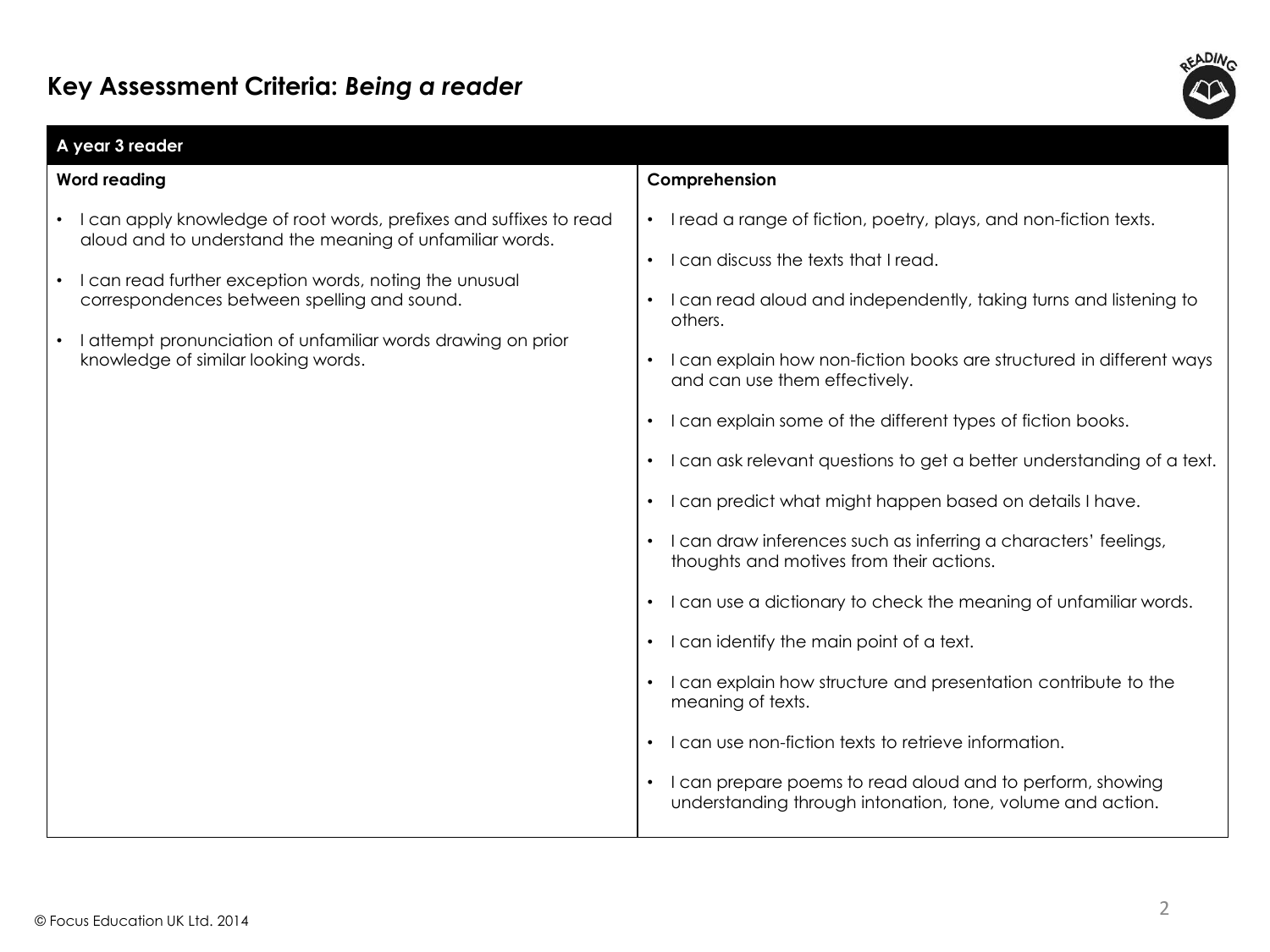## **What the National Curriculum requires in writing at Y3 and Y4**

#### **Writing - transcription**

- use further prefixes and suffixes and understand how to add them (English Appendix 1)
- spell further homophones
- spell words that are often misspelt (English Appendix 1)
- place the possessive apostrophe accurately in words with regular plurals [for example, girls', boys'] and in words with irregular plurals [for example, children's]
- use the first two or three letters of a word to check its spelling in a dictionary
- write from memory simple sentences, dictated by the teacher, that include words and punctuation taught so far.

#### **Handwriting**

- use the diagonal and horizontal strokes that are needed to join letters and understand which letters, when adjacent to one another, are best left unjoined
- increase the legibility, consistency and quality of their handwriting [for example, by ensuring that the downstrokes of letters are parallel and equidistant; that lines of writing are spaced sufficiently so that the ascenders and descenders of letters do not touch].

Spe

### Ha

# Department for Education

|           | Writing - composition                                                                                                                                                                                                                                                                                                                                                                                                                                                                                                                                                                                                                                                                                                                                                                                                                          |                      |
|-----------|------------------------------------------------------------------------------------------------------------------------------------------------------------------------------------------------------------------------------------------------------------------------------------------------------------------------------------------------------------------------------------------------------------------------------------------------------------------------------------------------------------------------------------------------------------------------------------------------------------------------------------------------------------------------------------------------------------------------------------------------------------------------------------------------------------------------------------------------|----------------------|
|           | plan their writing by:<br>o discussing writing similar to that which they are planning to write<br>in order to understand and learn from its structure, vocabulary<br>and grammar<br>o discussing and recording ideas                                                                                                                                                                                                                                                                                                                                                                                                                                                                                                                                                                                                                          |                      |
|           | • draft and write by:                                                                                                                                                                                                                                                                                                                                                                                                                                                                                                                                                                                                                                                                                                                                                                                                                          |                      |
| elling    | o composing and rehearsing sentences orally (including<br>dialogue), progressively building a varied and rich vocabulary<br>and an increasing range of sentence structures - see Appendix<br>2 of the National Curriculum<br>o organising paragraphs around a theme<br>o in narratives, creating settings, characters and plot<br>o in non-narrative material, using simple organisational devices<br>[for example, headings and sub-headings]                                                                                                                                                                                                                                                                                                                                                                                                 | Com                  |
|           | evaluate and edit by:                                                                                                                                                                                                                                                                                                                                                                                                                                                                                                                                                                                                                                                                                                                                                                                                                          |                      |
|           | o assessing the effectiveness of their own and others' writing and<br>suggesting improvements<br>o proposing changes to grammar and vocabulary to improve<br>consistency, including the accurate use of pronouns in                                                                                                                                                                                                                                                                                                                                                                                                                                                                                                                                                                                                                            |                      |
| ndwriting | sentences                                                                                                                                                                                                                                                                                                                                                                                                                                                                                                                                                                                                                                                                                                                                                                                                                                      |                      |
|           | proof-read for spelling and punctuation errors                                                                                                                                                                                                                                                                                                                                                                                                                                                                                                                                                                                                                                                                                                                                                                                                 |                      |
|           | read aloud their own writing, to a group or the whole class, using<br>appropriate intonation and controlling the tone and volume so that<br>the meaning is clear.                                                                                                                                                                                                                                                                                                                                                                                                                                                                                                                                                                                                                                                                              |                      |
|           | develop their understanding of the concepts set out in Appendix 2 of<br>the National Curriculum by:<br>o extending the range of sentences with more than one clause<br>by using a wider range of conjunctions, including when, if,<br>because, although<br>o using the present perfect form of verbs in contrast to the past<br>tense<br>o choosing nouns or pronouns appropriately for clarity and<br>cohesion and to avoid repetition<br>o using conjunctions, adverbs and prepositions to express time<br>and cause<br>o using fronted adverbials<br>o learning the grammar for years 3 and 4 in English Appendix 2<br>• indicate grammatical and other features by:<br>o using commas after fronted adverbials<br>o indicating possession by using the possessive apostrophe with<br>plural nouns<br>o using and punctuating direct speech | Voce<br>gran<br>pund |
|           | use and understand the grammatical terminology in English Appendix<br>2 accurately and appropriately when discussing their writing and<br>reading.                                                                                                                                                                                                                                                                                                                                                                                                                                                                                                                                                                                                                                                                                             |                      |

nposition

abulary, grammar & ctuation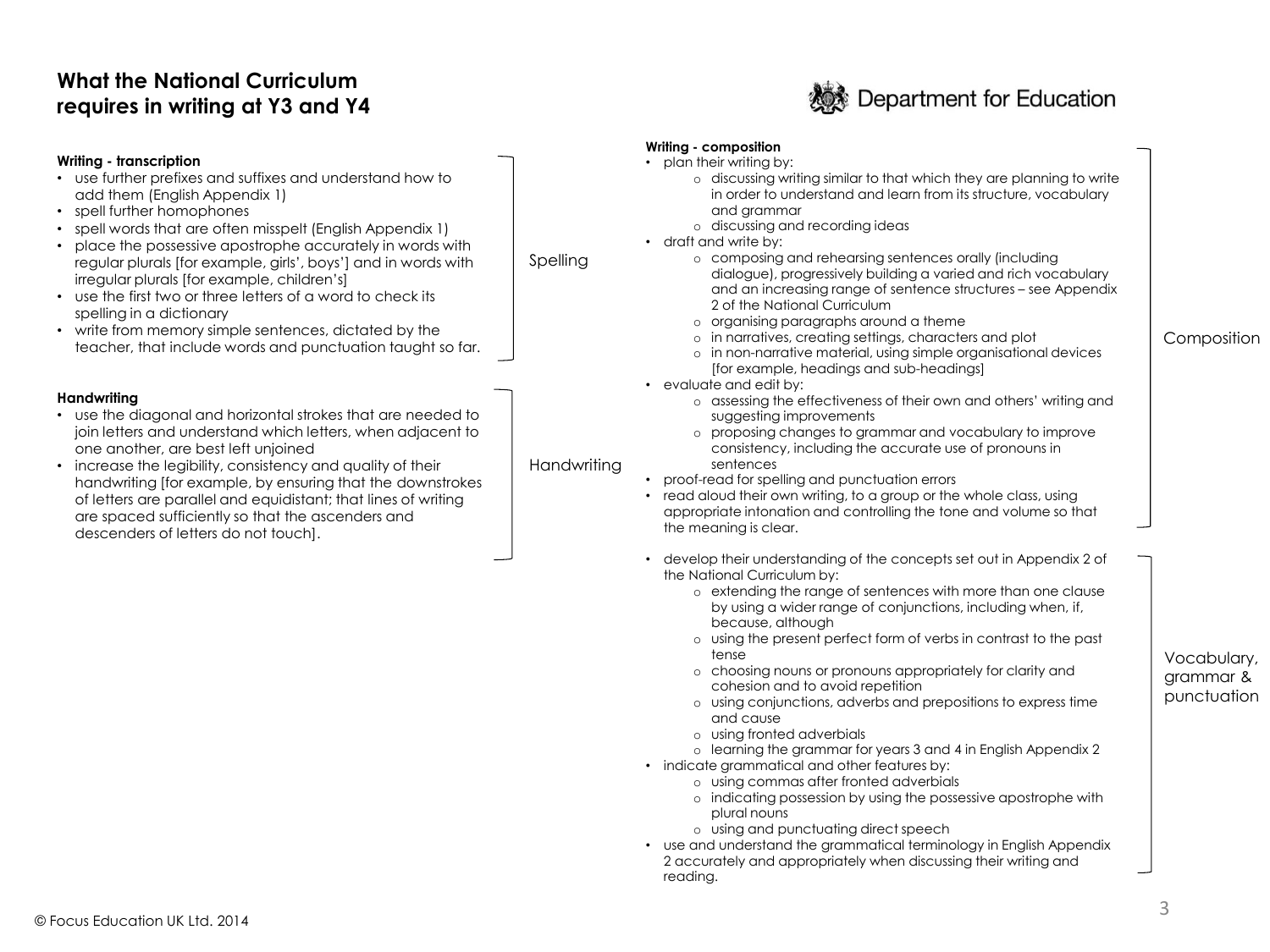# **Key Assessment Criteria:** *Being a writer*



| A year 3 writer                                                                                                                                                                                                                                                                                                                                                                                                                                                                                                                                                                                                  |                                                                                                                                                                                                                                                                                                                                                                                                                                                                                                                                                                                                                                                                                                                                                                                                                         |                                                                                                                                                                                                                                                                                                                                                                                   |  |  |  |
|------------------------------------------------------------------------------------------------------------------------------------------------------------------------------------------------------------------------------------------------------------------------------------------------------------------------------------------------------------------------------------------------------------------------------------------------------------------------------------------------------------------------------------------------------------------------------------------------------------------|-------------------------------------------------------------------------------------------------------------------------------------------------------------------------------------------------------------------------------------------------------------------------------------------------------------------------------------------------------------------------------------------------------------------------------------------------------------------------------------------------------------------------------------------------------------------------------------------------------------------------------------------------------------------------------------------------------------------------------------------------------------------------------------------------------------------------|-----------------------------------------------------------------------------------------------------------------------------------------------------------------------------------------------------------------------------------------------------------------------------------------------------------------------------------------------------------------------------------|--|--|--|
| <b>Transcription</b>                                                                                                                                                                                                                                                                                                                                                                                                                                                                                                                                                                                             | Composition                                                                                                                                                                                                                                                                                                                                                                                                                                                                                                                                                                                                                                                                                                                                                                                                             | <b>Grammar and punctuation</b>                                                                                                                                                                                                                                                                                                                                                    |  |  |  |
| Spelling<br>I can spell words with additional prefixes<br>and suffixes and understand how to add<br>them to root words.<br>I recognise and spell homophones.<br>I can use the first two or three letters of a<br>word to check its spelling in a dictionary.<br>I can spell words correctly which are in a<br>family.<br>I can spell the commonly mis-spelt words<br>$\bullet$<br>from the Y3/4 word list.<br>I can identify the root in longer words.<br>Handwriting<br>I use the diagonal and horizontal strokes<br>that are needed to join letters.<br>I understand which letters should be left<br>unjoined. | • I can discuss models of writing, noting its<br>structure, grammatical features and use of<br>vocabulary.<br>I can compose sentences using a wider<br>range of structures.<br>I can write a narrative with a clear structure,<br>setting, characters and plot.<br>I can write non-narrative using simple<br>$\bullet$<br>organisational devices such as headings<br>and sub-headings.<br>I can suggest improvements to my own<br>writing and that of others.<br>I can make improvements to grammar,<br>$\bullet$<br>vocabulary and punctuation.<br>I use a range of sentences with more than<br>one clause by using a range of<br>conjunctions.<br>I use the perfect form of verbs to mark the<br>$\bullet$<br>relationship of time and cause.<br>I can proof-read to check for errors in<br>spelling and punctuation. | Sentence structure<br>• I can express time, place and cause by<br>using conjunctions, adverbs and<br>prepositions.<br>Text structure<br>• I am starting to use paragraphs.<br>• I can use headings and sub headings.<br>• I can use the present perfect form of verbs<br>instead of the simple past.<br>Punctuation<br>• I can use inverted commas to punctuate<br>direct speech. |  |  |  |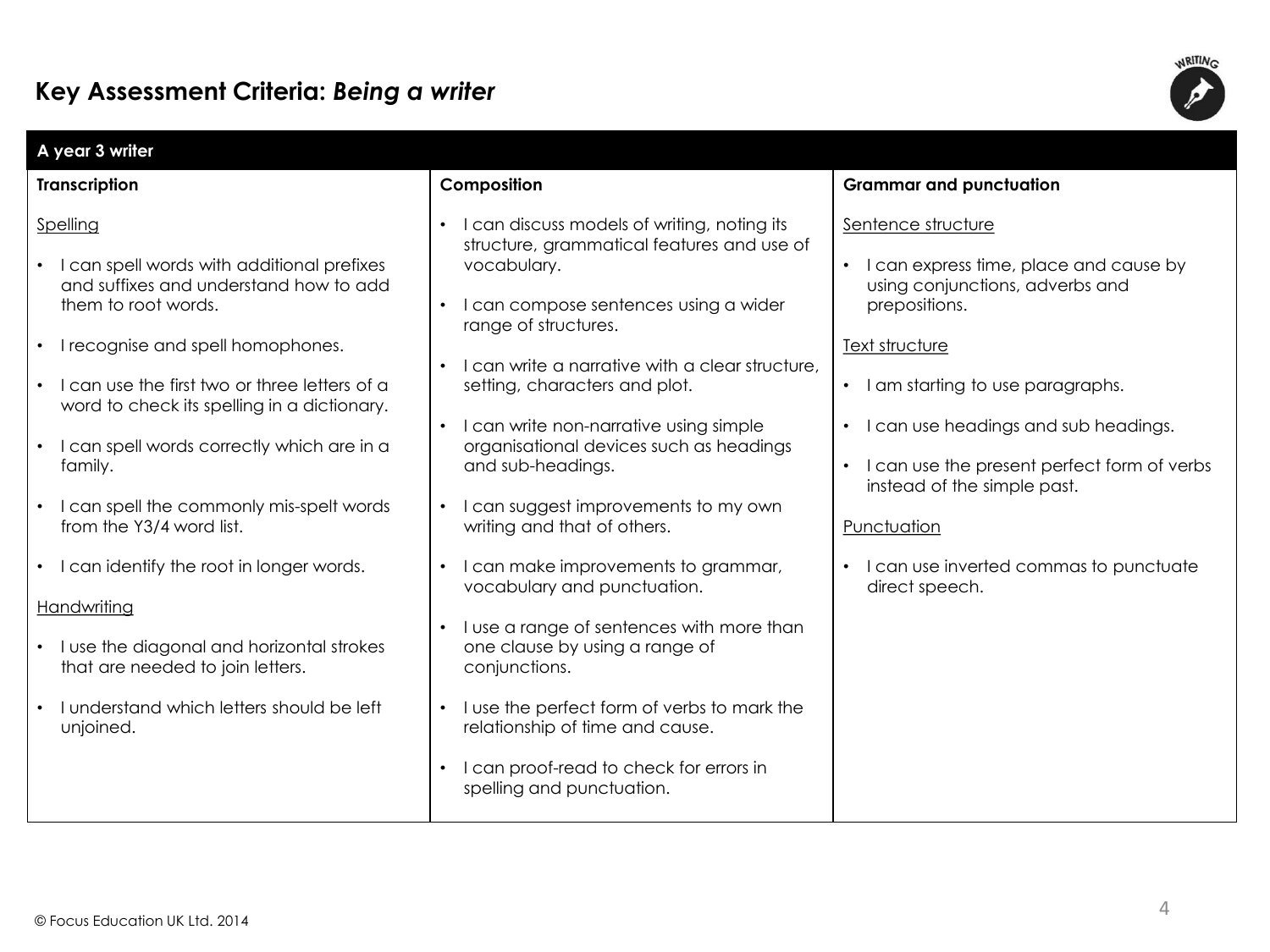### **What the National Curriculum requires in mathematics at Y3**

#### **Number and place value**

- count from 0 in multiples of 4, 8, 50 and 100; find 10 or 100 more or less than a given number
- recognise the place value of each digit in a three-digit number (hundreds, tens, ones)
- compare and order numbers up to 1000
- identify, represent and estimate numbers using different representations
- read and write numbers up to 1000 in numerals and in words
- solve number problems and practical problems involving these ideas.

#### **Number – addition and subtraction**

- add and subtract numbers mentally, including:
	- o a three-digit number and ones
	- o a three-digit number and tens
	- o a three-digit number and hundreds
- add and subtract numbers with up to three digits, using formal written methods of columnar addition and subtraction
- estimate the answer to a calculation and use inverse operations to check answers
- solve problems, including missing number problems, using number facts, place value, and more complex addition and subtraction.

#### **Number – multiplication and division**

- recall and use multiplication and division facts for the 3, 4 and 8 multiplication tables
- write and calculate mathematical statements for multiplication and division using the multiplication tables that they know, including for two-digit numbers times one-digit numbers, using mental and progressing to formal written methods
- solve problems, including missing number problems, involving multiplication and division, including positive integer scaling problems and correspondence problems in which n objects are connected to m objects.

#### **Fractions**

- count up and down in tenths; recognise that tenths arise from dividing an object into 10 equal parts and in dividing one-digit numbers or quantities by 10
- recognise, find and write fractions of a discrete set of objects: unit fractions and non-unit fractions with small denominators
- recognise and use fractions as numbers: unit fractions and non-unit fractions with small denominators
- recognise and show, using diagrams, equivalent fractions with small denominators
- add and subtract fractions with the same denominator within one whole [for example,  $75 + 71 = 76$ ]
- compare and order unit fractions, and fractions with the same denominators
- solve problems that involve all of the above.



#### **Measurement**

- measure, compare, add and subtract: lengths (m/cm/mm); mass (kg/g); volume/capacity (l/ml)
- measure the perimeter of simple 2-D shapes
- add and subtract amounts of money to give change, using both £ and p in practical contexts
- tell and write the time from an analogue clock, including using Roman numerals from I to XII, and 12-hour and 24-hour clocks
- estimate and read time with increasing accuracy to the nearest minute; record and compare time in terms of seconds, minutes and hours; use vocabulary such as o'clock, a.m./p.m., morning, afternoon, noon and midnight
- know the number of seconds in a minute and the number of days in each month, year and leap year
- compare durations of events [for example to calculate the time taken by particular events or tasks].

#### **Geometry – properties of shapes**

- draw 2-D shapes and make 3-D shapes using modelling materials; recognise 3-D shapes in different orientations and describe them
- recognise angles as a property of shape or a description of a turn
- identify right angles, recognise that two right angles make a half-turn, three make three quarters of a turn and four a complete turn; identify whether angles are greater than or less than a right angle
- identify horizontal and vertical lines and pairs of perpendicular and parallel lines.

#### Number

#### **Statistics**

- interpret and present data using bar charts, pictograms and tables
- solve one-step and two-step questions [for example, 'How many more?' and 'How many fewer?'] using information presented in scaled bar charts and pictograms and tables.

**Geometry** 

**Statistics** 

## **Measurement**